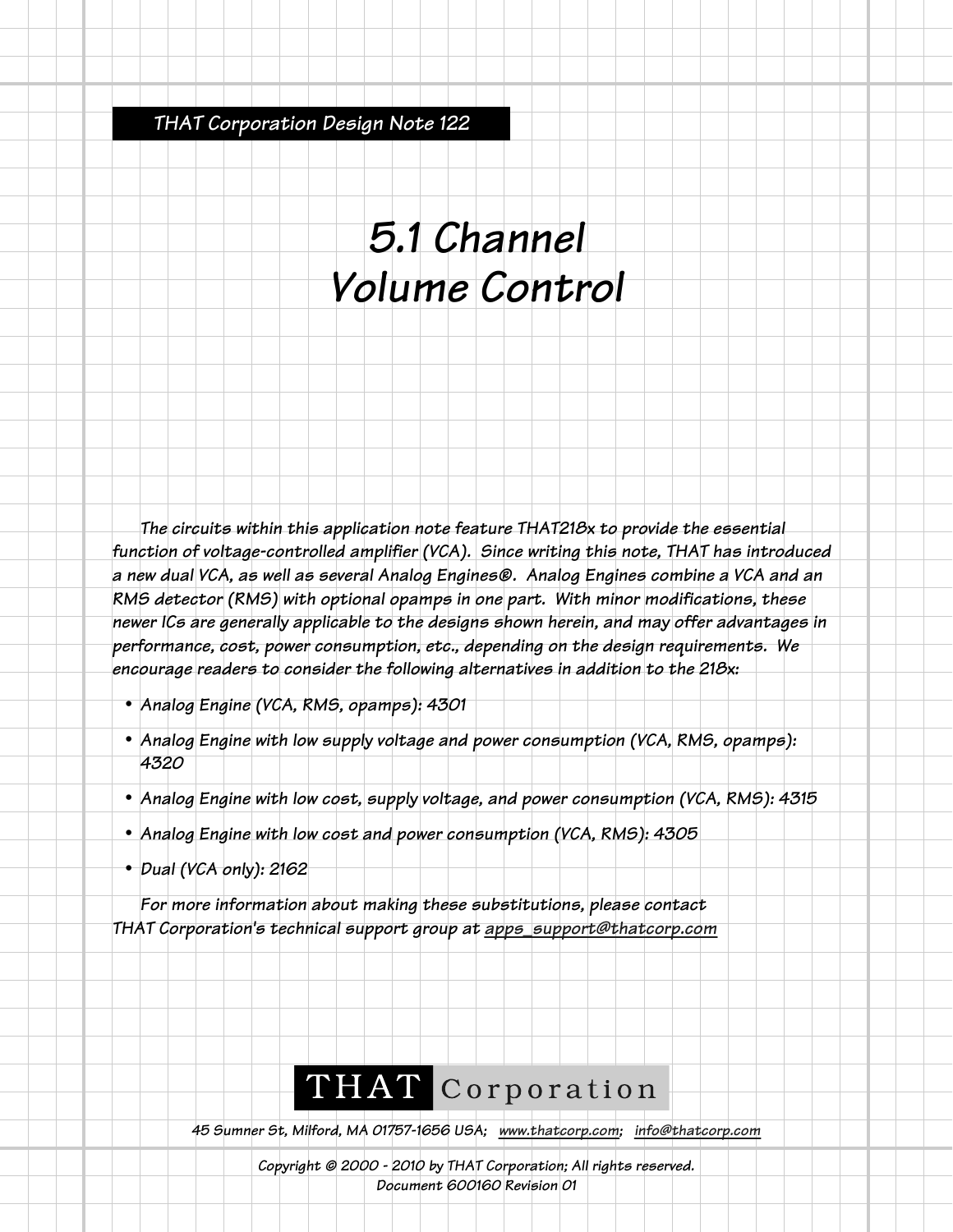## *THAT Corporation Design Note 122 5.1 Channel Volume Control*

*Newer 5.1 channel home theater systems will benefit from a rethinking of existing approaches for controlling volume. In the past, ganged, audio taper potentiometers controlled the stereo (2 channel) signal, and the mis-tracking between channels was tolerated, since it could be easily compensated for with a balance control. This situation no longer applies, since the digital stream in which the audio is encoded is directly decoded into the left, center, right, left rear, right rear, and sub-woofer channels, and there must be independent control of each of these signals.* 

*Voltage controlled amplifiers (VCAs) provide a superior alternative to a six section ganged potentiometer. The exponential control input of log/anti-log VCAs is considered by many to be a superior control function in comparison with a ganged, audio taper potentiometer. The audio taper potentiometer uses concatenated linear sections to approximate logarithmic volume control. A linear control voltage applied to the VCA's control port results in volume control that is linear in decibels. Additionally, tracking between VCAs is superior to that of ganged potentiometers, being essentially limited by the thermal mismatches between devices.*



*5.1 Channel Volume Control Circuit (see page 6 for a larger version of this diagram)*

*The attached schematic show how VCAs facilitate remote gain control without the use of a motorized potentiometer (though a single, linear, motorized pot could be used as a master volume control), and simplify the implementation of independent balancing of center, rear, and sub-woofer level. This circuit uses four, linear 8-bit DACs to control the Master (overall) volume and to provide greater than ±12 dB of fine adjustment to the Center, Rear, and Sub-woofer channels.*

*Only one channel is shown in the VCA section. The remaining 5 channels are identical to the left channel gain control block, and consist of a THAT 2180A VCA and one half of a 5532 op-amp. The THAT 2180A provides the best distortion performance of any pre-trimmed VCA available on the market today. The 5532 is a good audio op-amp, though any number of*

*Corporation*<br>*Design Note 122*<br>*Page 2 of 6* 

*b* Copyright © 2000 - 2010<br>
by THAT Corporation **Page 2 of 6**<br>
All rights reserved 45 Sumner St; Milford, MA 01757 USA; www.thatcorp.com; info@thatcorp.com **Page 2 of 6** *Ab Sumner St; Milford, MA 01757 USA; www.thatcorp.com; info@thatcorp.com*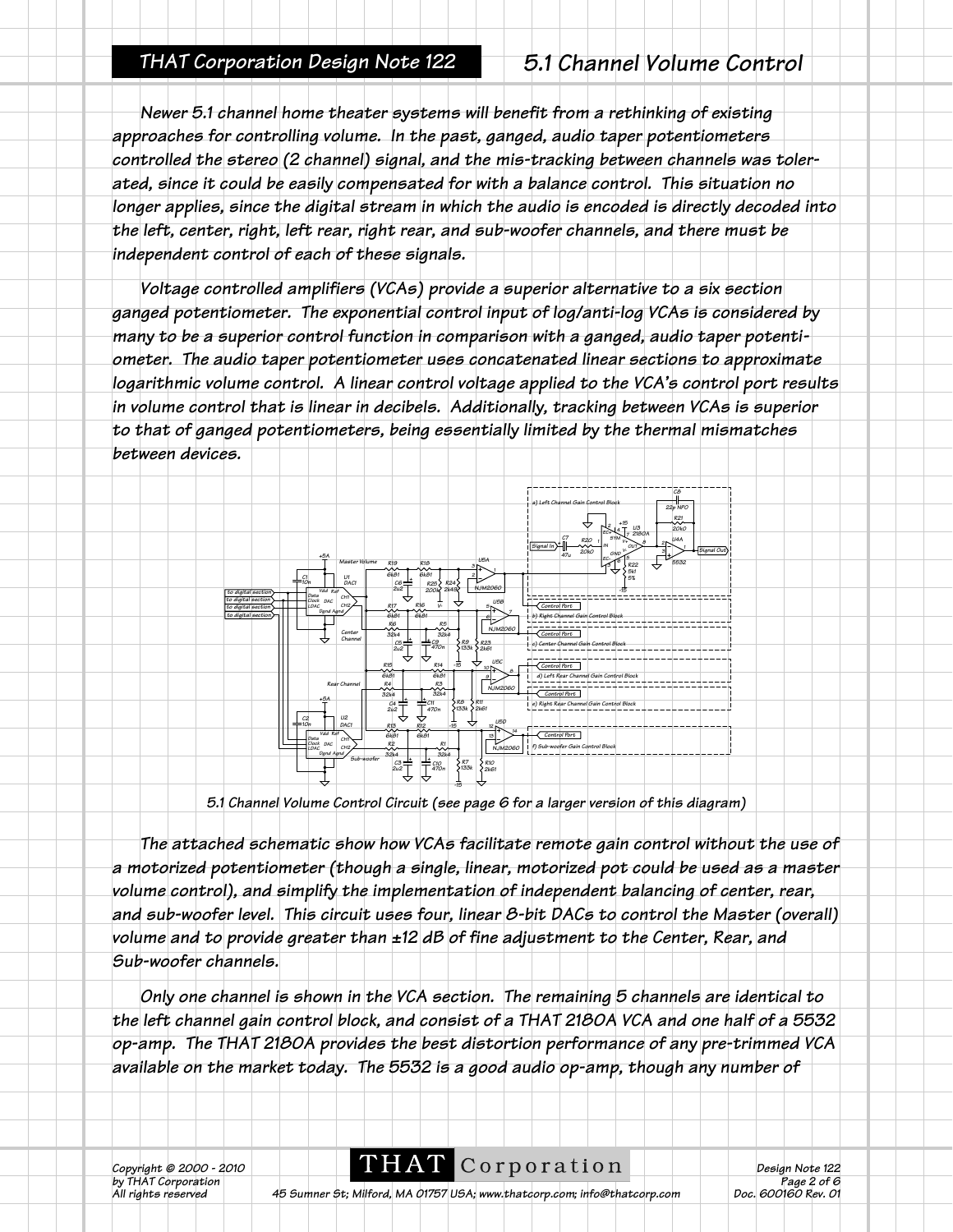*amplifiers including the OP-275 and the LM833 could be used in its place. Layout for this VCA is relatively straightforward, and there are only two basic issues to be concerned with:*

*1. The node connected to the output of the VCA (and the inverting input of the 5532) should be as small as it can reasonably be made. This will help minimize channel to channel cross talk and maximize "off isolation", which are both due to signal being capacitively coupled from a channel input to the output node of the VCA. Also, with the 5532s and their associated de-coupling capacitors placed close to the VCA, there should be no need for additional de-coupling around the VCA.*

*2. The packages of the VCAs should ideally be arranged in a line with the bodies actually touching. This arrangement helps keep the VCAs at the same temperature, and minimizes temperature dependent gain variations between devices. These VCAs are superior to ganged potentiometers with respect gain linearity and tracking, and when we do see problems, thermal mis-tracking is usually the problem. A benefit of this arrangement is that the layout is made very simple. With the VCAs in-line and all in the same orientation, GND, V+, and EC+ of all of the VCAs can be connected to each other with straight traces on one side of the board. The traces connecting EC- and V- can be on the other side of the board and run between the VCAs. The input and output are at the ends of the package and should not be difficult to route.*

*This design uses four linear 8-bit DACs to accomplish both overall gain adjust of all six channels and fine trim of the center, rear, and sub-woofer channels. The master volume signal is injected into all of the channels, and center, rear, and sub-woofer controls are superimposed onto the master volume signal.* 

*The exact derivation of the component values used in these summing networks is rather tedious, and not particularly instructive. It is useful, however, to understand the actual functions of these components. In the left and right channel control path (which is buffered by U5A), the master volume signal is injected through R18 and R19, and the actual control signal develops across the parallel combination of R24 and R25:*

$$
R_{eq\ R24,R25} = \frac{1}{\frac{1}{2.49k\Omega} + \frac{1}{200k\Omega}} = 2.45k\Omega
$$

*And*

$$
R_{eq, R18, R19} = 2 \times 6.81 k\Omega = 13.62 k\Omega
$$

*With a DAC reference of 5V, the control port voltage can swing*

$$
CV_{\text{swing}} = \frac{5 \text{ V} \times 2.54 \text{ k}\Omega}{2.45 \text{ k}\Omega + 15.62 \text{ k}\Omega} = 0.762 \text{ V}
$$

*which, in dB, is*

$$
CV_{dB} = \frac{0.762}{6.1\frac{mV}{dB}} = 125 dB
$$

**Corporation**<br>*Pesign Note 122*<br>*Page 3 of 6 b* Copyright © 2000 - 2010<br>
by THAT Corporation **Page 3 of 6**<br>All rights reserved 45 Sumner St; Milford, MA 01757 USA; www.thatcorp.com; info@thatcorp.com **Page 3 of 6** 

*Ab Sumner St; Milford, MA 01757 USA; www.thatcorp.com; info@thatcorp.com*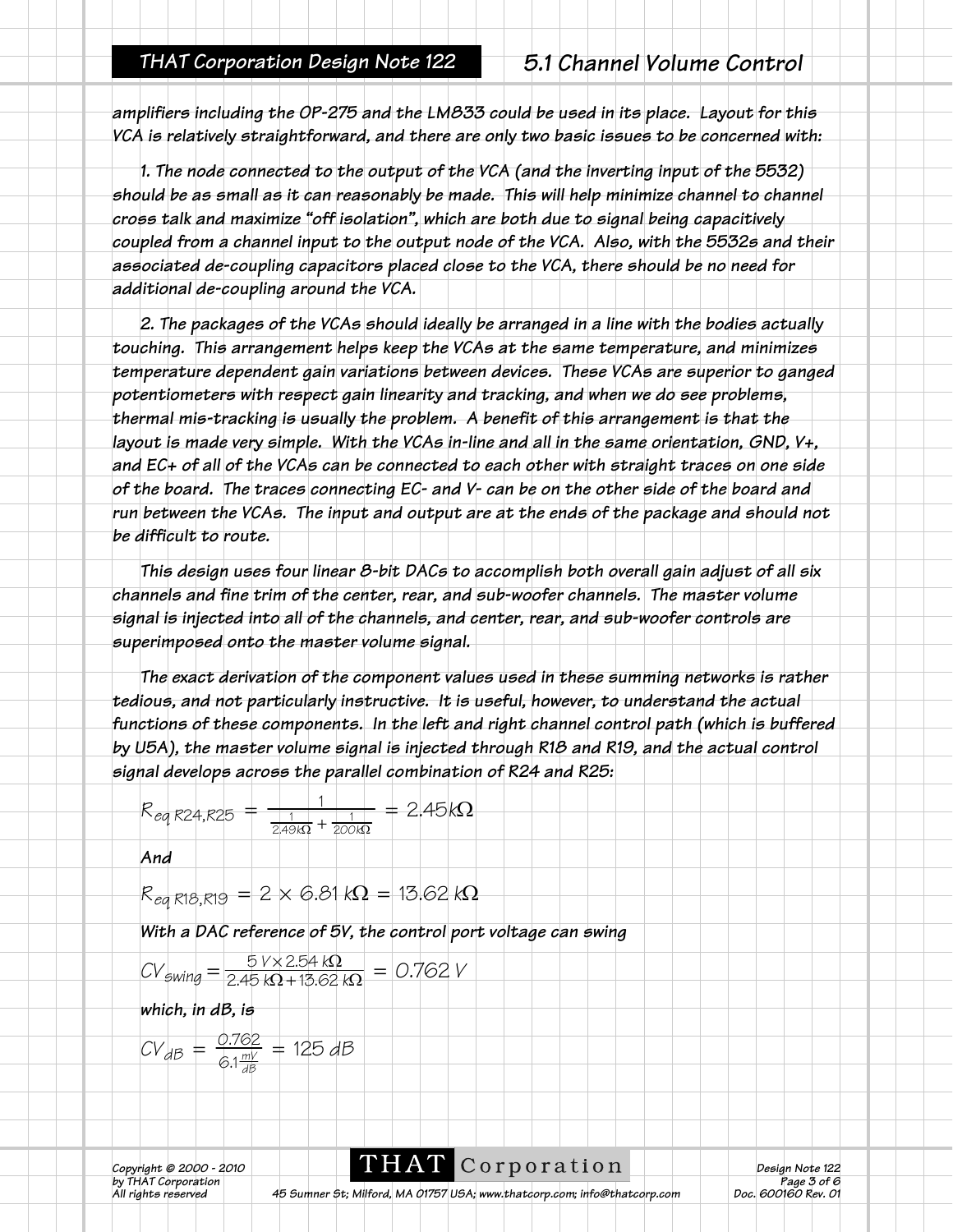*Since this voltage connects to EC-, this swing is from zero dB to -125 dB. R25 serves to offset this swing into the usable range of the VCA. The current through this resistor develops across the parallel combination of R24 and R18 plus R19.* 

| K eg R18,R19,R24 |                 | $k\Omega$ |
|------------------|-----------------|-----------|
|                  | .62 kΩ<br>249 N |           |

*Since R25 is connected to -15V,*

$$
CV_{offset} = \frac{15 \text{ V} \times 2.11 \text{ k}\Omega}{2.11 \text{ k}\Omega + 200 \text{ k}\Omega} = 0.157 \text{ V}
$$

*which, in dB, is*

$$
CV_{dB \text{ off}} = \frac{0.157}{6.1 \frac{mv}{dB}} = 25 dB
$$

*resulting in a gain range of -100 dB to +25 dB.*

*The fine trim of the center, rear, and sub-woofer channels is accomplished in a similar manner. The center channel trim is injected through R5 and R6, and developed across the parallel combination of R9, R23, and R16 plus R17. R9 serves the same purpose as R25 in the previous discussion, but it must now offset both the master volume signal and the center channel trim, and its value has been reduced accordingly. R23 serves the same purpose as R24 in the discussion above, but since the master volume signal now develops across the parallel combination of R23, a reduced R9, and the series combination of R5 and R6, the value of R23 has been increased to keep the scale factor of the master volume constant.* 

*The equivalent resistances used when calculating the center channel trim sensitivity are:*

$$
R_{eq. R9, R23, R16, R17} = \frac{1}{\frac{1}{2.61.62} + \frac{1}{133.62} + \frac{1}{2 \times 6.81.62}} = 2.15 \text{ k}\Omega
$$

*And*

$$
R_{eq, R5, R6} = 2 \times 32.4 \text{ k}\Omega = 64.8 \text{ k}\Omega
$$

*With a DAC reference of 5V, the control port voltage can swing*

$$
CV_{\text{swing}} = \frac{5 \text{ V} \times 2.15 \text{ k}\Omega}{2.15 \text{ k}\Omega + 64.8 \text{ k}\Omega} = 0.161 \text{ V}
$$

*which, in dB, is*

$$
CV_{dB} = \frac{0.161}{6.1\frac{mV}{dB}} = 26 dB
$$

*Since this voltage connects to EC-, this swing is from zero dB to -26 dB. R9 serves to offset this swing and make the adjustment range symmetrical. The current through this resistor develops across the parallel combination of R23, R5 plus R6, and R16 plus R17.* 

$$
R_{eq\,R6,R7,R16,R17,R23} = \frac{1}{\frac{1}{2.61k\Omega} + \frac{1}{2\times32.4k\Omega} + \frac{1}{2\times6.81k\Omega}} = 2.11 k\Omega
$$

**THAT** Corporation *Design Note* 122<br>*Page 4 of 6 b* Copyright © 2000 - 2010<br>
by THAT Corporation **Page 4 of 6**<br>
All rights reserved 45 Sumner St; Milford, MA 01757 USA; www.thatcorp.com; info@thatcorp.com **Page 4 of 6** 

*Ab Sumner St; Milford, MA 01757 USA; www.thatcorp.com; info@thatcorp.com*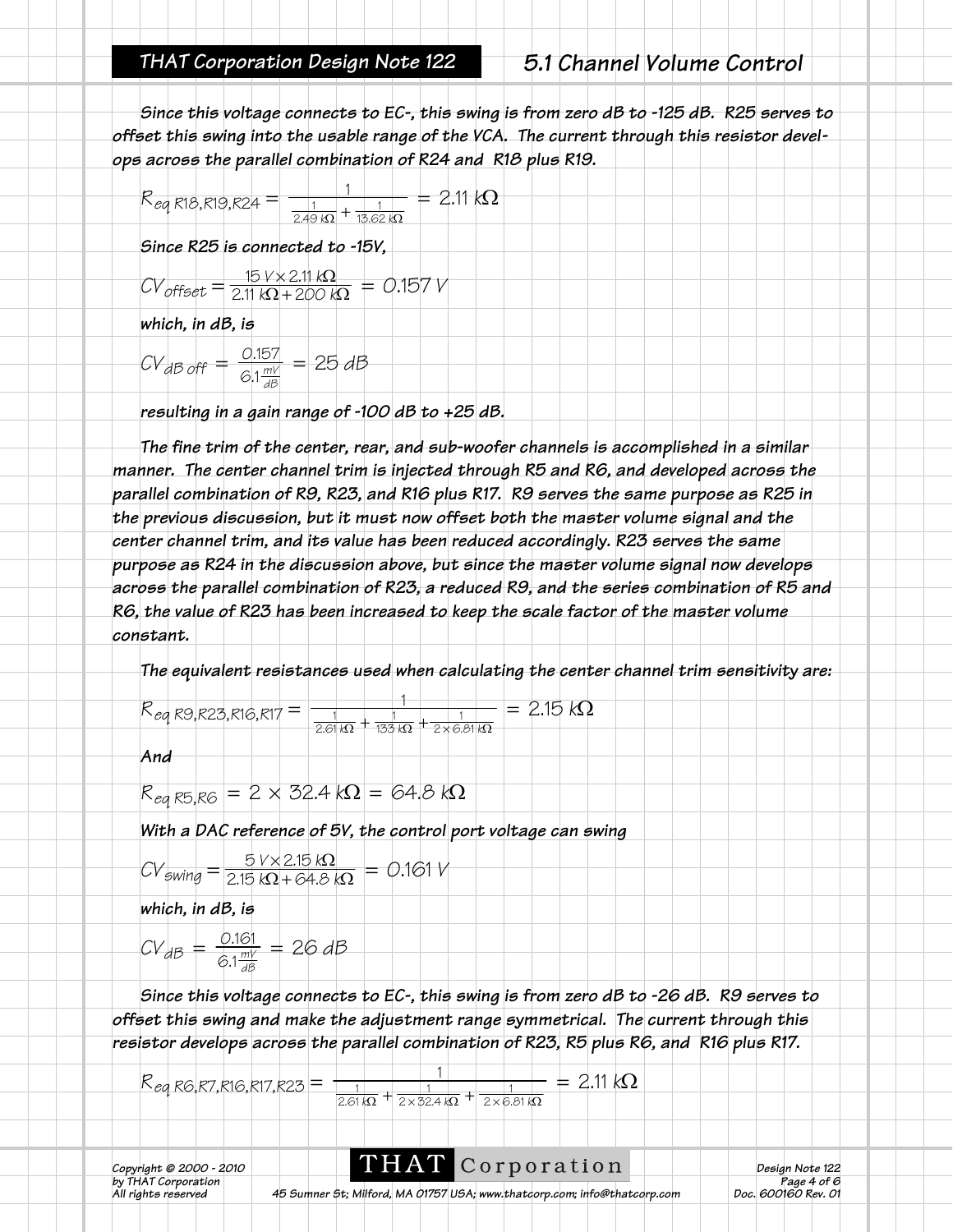*THAT Corporation Design Note 122 5.1 Channel Volume Control*

*Since R23 is connected to -15V,*

$$
CV_{offset} = \frac{15 \text{ V} \times 2.11 \text{ k}\Omega}{2.11 \text{ k}\Omega + 133 \text{ k}\Omega} = 0.234 \text{ V}
$$

*which, in dB, is*

$$
CV_{dB\,off} = \frac{0.234}{6.1\frac{mV}{dB}} = 38.4\,dB
$$

*25 dB are used to offset the master volume as was the case in the left and right channel control path, while the remaining 13.4 dB (approximately one half of 26 dB) offset the center channel signal.*

*The same control path is used for the rear and sub-woofer channels. C3 through C6 and C9 through C11 are used to limit the slew rate of the control port voltage as well as serving to absorb any glitch energy from the DACs.*

*This approach satisfies the basic requirements for a 6 channel volume control. Using linear 8-bit DACs to generate a control voltage for the exponential control port of a VCA is a low cost way to control volume over a 125 dB range, and the use of DACs makes remote control easier to implement.*

*A5 Sumner St; Milford, MA 01757 USA; www.thatcorp.com; info@thatcorp.com*